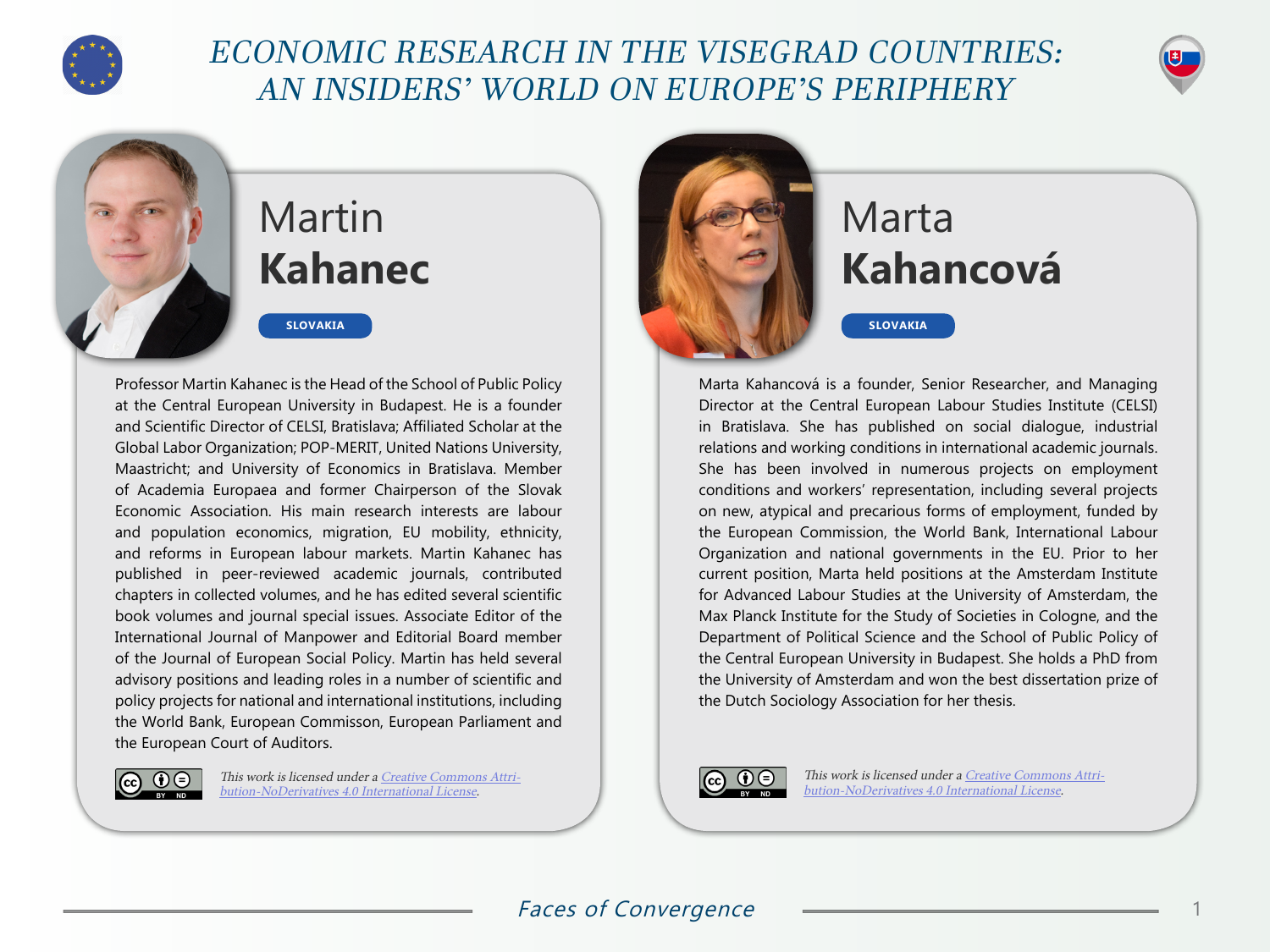

**TALL TANK ISSUE IS A health of the Berlin Wall freed the Visegrad countries**<br>
(Czechia, Hungary, Poland and Slovakia) from the<br>
shackles of communist regimes. This revolutionary<br>
change unfettered not only the political, (Czechia, Hungary, Poland and Slovakia) from the shackles of communist regimes. This revolutionary life, but also academic freedom in this part of the world. For scientists, it opened up new opportunities to access and contribute to international scientific discourse, which had been severely restricted – for social sciences and economics in particular – under the ideological monopoly of the communist regimes. On the other hand, it also exposed researchers in the Visegrad countries to international competition, which they entered with a significant handicap in the areas of resources, research and data infrastructure, research know-how, and scientific networks.

Whereas some researchers responded to these gaps by migrating to countries with more developed scientific centres or by moving to the business sector, the bulk of the profession opted for an 'internal exit,' a strategy characterised by low research intensity and low publishing productivity. As those who left tended to be those with a greater potential for integration into international and professional networks or had higher expected returns to their skills elsewhere, this brain drain has generally deepened the gaps in research know-how and networks between the region's remaining academics and international standards. While salaries of researchers and university teachers in the

Visegrad countries have generally remained rather low, the benefits from academic jobs include academic status, flexible working hours and the possibility to make occasional income on the side, and the relatively high security of academic jobs, as they belong to regulated professions, mostly in the public sector. This completes the vicious cycle, with high-quality researchers exiting academia, but the low-productivity low-pay equilibrium still generating benefits for the remaining insiders.

To preserve these benefits, a large share of academics strived to defend a closed, insider-dominated status quo with little pressure to compete on productivity indicators and little motivation to meet the criteria of internationally recognized research standards. This strategy included electing colleagues with a preference and mandate for defending such status quo for rectors, deans, and directors, or trying to influence or capture regulatory authorities, such as accreditation agencies, or even ministries, to help them staunch unwanted competition. An example of an effort to counter such pressures is the recent closure of the accreditation agencies in Czechia and Slovakia, which will be replaced by new accreditation bodies.

Responding to increased competition and the regulatory pressure from accreditation agencies or ministries, many individuals and research institutions commonly feigned productivity and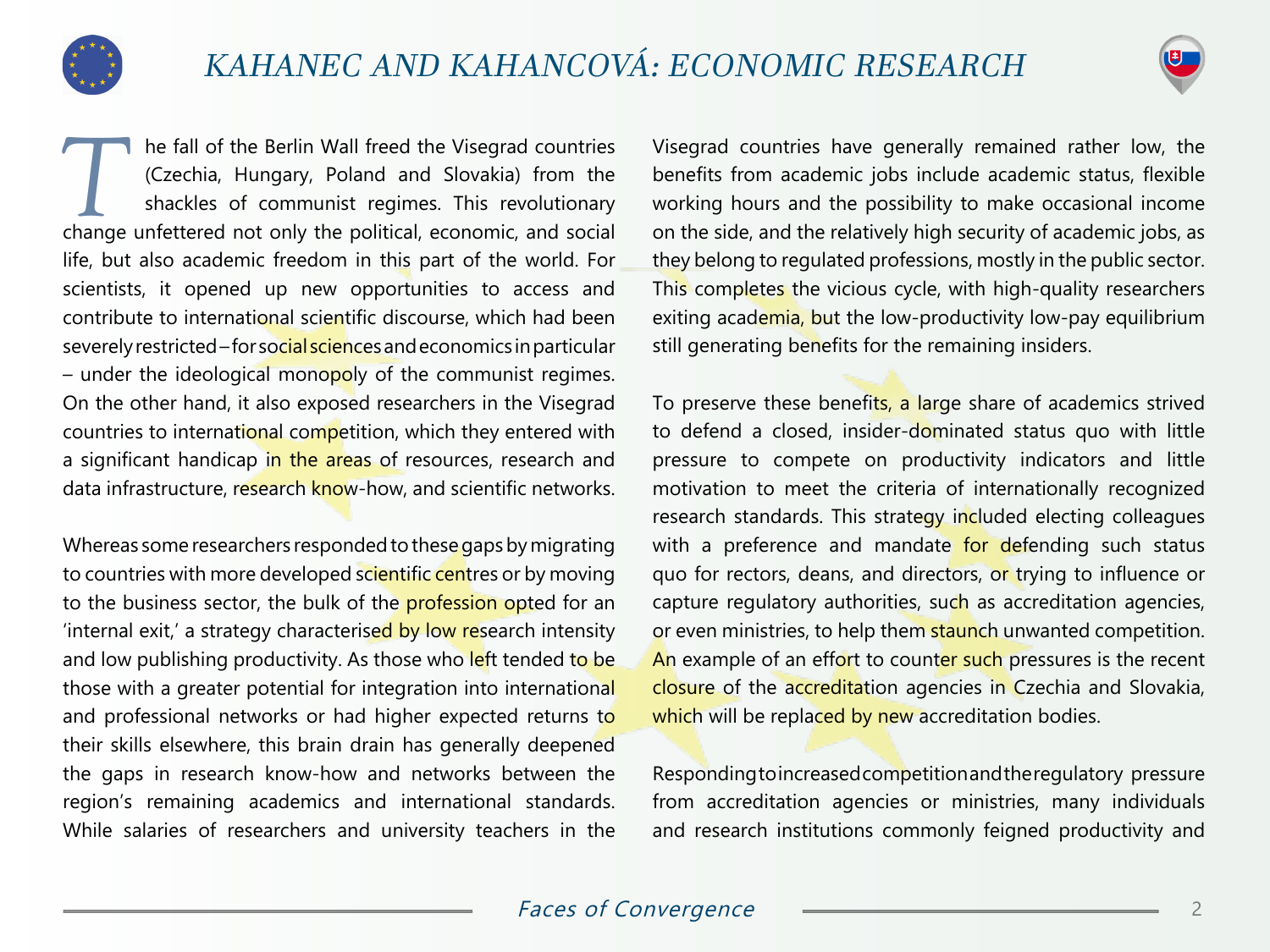

resorted to unethical conduct. Examples of such conduct include organising bogus scientific conferences, publishing in predatory scientific journals (some of them in fact established by insiders themselves), or running sham publishing houses, some of which were established abroad to gain 'international' status. The system has been sustained and replicated by measuring productivity, allocation of finances, and promoting faculty and training PhD students based on low-standard, bogus productivity criteria. As a result, we observe that the Visegrad countries produce large quantities of low-quality publications, in steep disproportion to just a few publications per year meeting high international standards.

Only a few researchers have been able to produce internationally competitive research in these countries, most of them concentrated at a small number of institutions. Such outliers in the fields of economics include Central European University (CEU) in Budapest and CERGE-EI in Prague, the rest are generally limited to islands of positive deviation at academies of science, the best universities and colleges in the region, and a few leading think-tanks. These outliers have been as a rule driven by a small number of enthusiastic individuals and at least in part dependent on external finance, such as a foreign-financed endowment or research grants, including national schemes and EU funds and framework programs. Some of them have been able to sustain

a fragile high-productivity cycle by employing highly productive researchers, repeatedly succeeding in grant application, and by having the financial resources to pay competitive salaries to their highly productive researchers. A noteworthy exception to this general situation are some research departments at central banks or similar state institutions (e.g. the Slovak Council for Budget Responsibility), which have the necessary institutional backing and are able to secure adequate funding to hire competent researchers.

When the Visegrad countries joined the EU in 2004, the hope was that access to research funds and infrastructures as well as to a multitude of data would enable progress in economic research in the region. As the overall situation suggests, however, this has happened only to a rather limited extent. Researchers from the Visegrad region have scarcely participated, and even more scarcely succeeded, in competitive research grants administered by the European Commission, such as the European Research Council (ERC) grants or Framework Programmes. The few exceptions are again limited to those mentioned above, with data from spring 2019 showing that in the field of Economics only CERGE-EI/Czech Academy of Sciences and CEU's Department of Economics and Business have hosted any ERC grantees.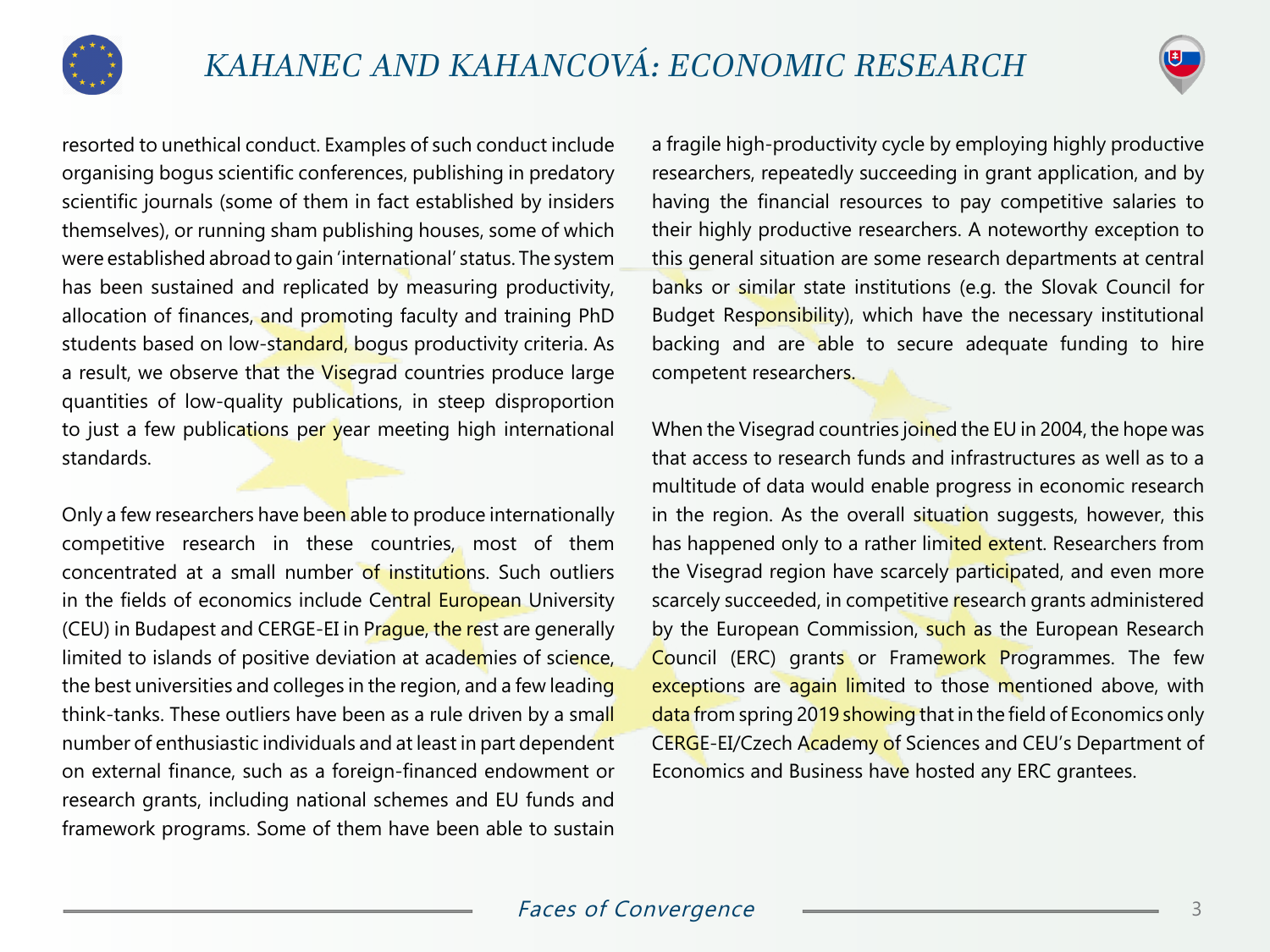

In the situation described above the gaps in research knowhow have been insurmountable for much of the profession. As a result, the interest of the insiders has been to capture funddistribution mechanisms and ensure that they are used to perpetuate rather than to reform the existing system. Whereas some grant agencies have maintained high academic standards (e.g. the Czech Science Foundation), others have succumbed to this pressure and much of the funding has ended up tied up in unproductive research projects and infrastructure (e.g. statistical labs with no researchers able to work with the software). As a result, EU funds distributed on an internationally competitive basis have mostly been either inaccessible to the bulk of the profession, or distributed via governmental programs on a noncompetitive basis in a way that has helped to perpetuate the low-productivity state. The benefit of EU funds for the economic profession in the Visegrad countries can thus be measured by the extent to which they have helped to enable and empower individuals and research teams to overcome the profession's political economy trap, which sees the majority of nationally distributed funds going towards a politically powerful but low productivity majority.

EU accession and the free movement of workers in the EU has further opened up gateways for the region's researchers and students to work and study abroad. Whereas such mobility is in

general desirable, rather than benefiting from brain circulation, most countries in the central and southeastern Europe suffer from significant brain drain, with large numbers of students and researchers relocating permanently to countries offering better opportunities for academic careers and conditions for research. As one key way to break the aforementioned vicious cycle would be the education and retention of PhD students and young academics, this brain drain is particularly problematic.

Several efforts to bring established researchers back to the region show that the problem is recognised by some governments and universities. The Slovak Government offers a one-off relocation subsidy to researchers that return to Slovakia. Charles University's program, Primus, offers relatively generous research grants in an effort to attract returnees to come back to Czechia and establish research teams or laboratories there. The Hungarian Academy of Science has a program for young researchers to return (or for domestic not to leave) called Lendület. Such efforts are, however, relatively unattractive (return subsidy in Slovakia) or the scale of the program is limited (Primus, Lendület). Student- and facultyexchange and networking programs such as COST and Erasmus have helped Visegrad students and academics to integrate in the European educational and research space. They can help to foster brain circulation rather than brain drain.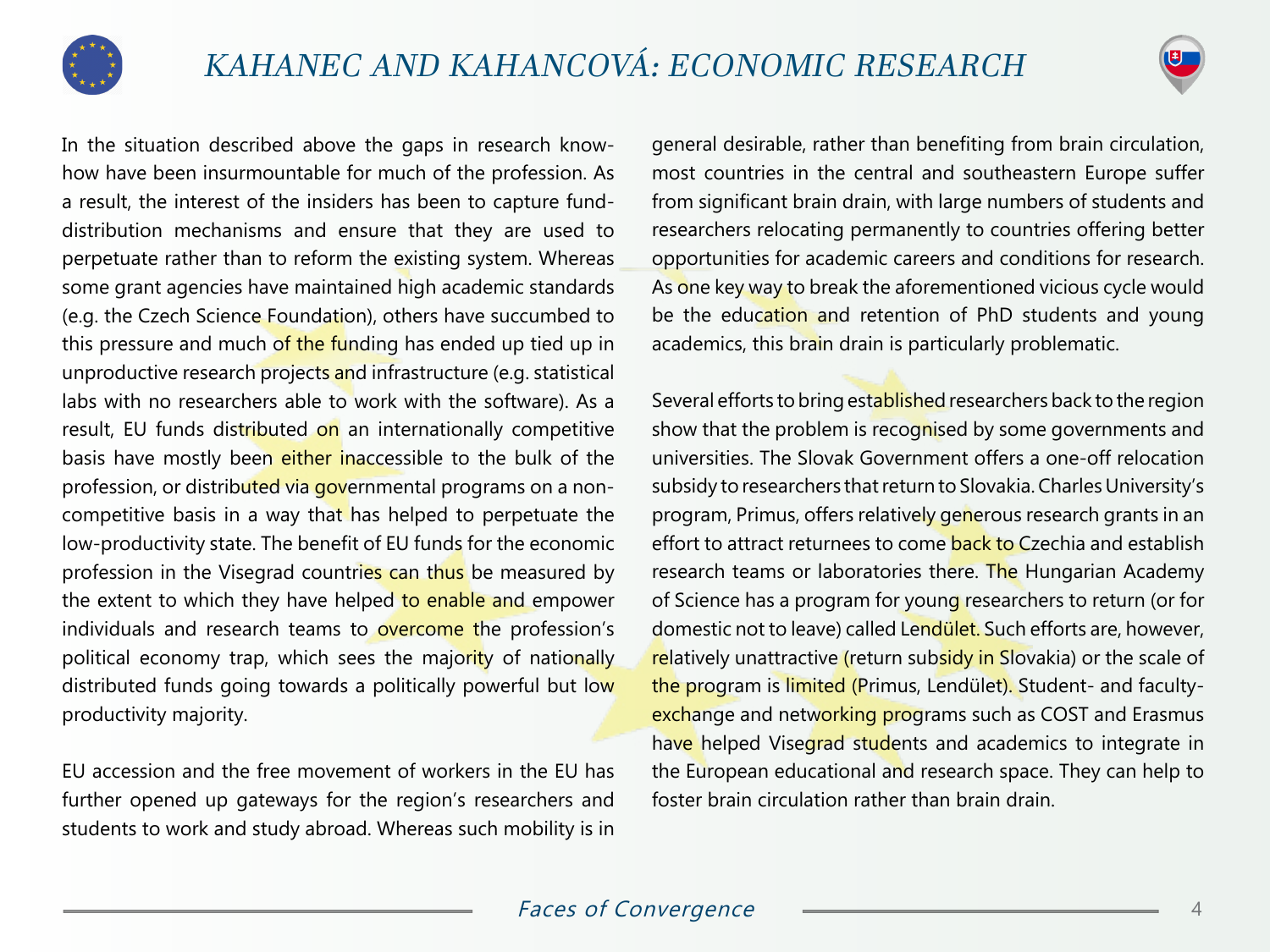



A number of think tanks have emerged and created competitive research jobs in the region. Examples include the Center for Social and Economic Research (CASE) in Poland, Institute for Democracy and Economic Analysis (IDEA) in Czechia, Central European Labour Studies Institute (CELSI) in Slovakia, or TÁRKI and the Corruption Research Center Budapest in Hungary. These think tanks have a significant impact on economic research and have contributed to nurturing and retention of research talent in the region.

As the region has no tradition of donors funding research, these think-tanks are generally dependent on sustained success in grant applications and contract-research tenders, which inevitably makes them vulnerable to cash-flow fluctuations. In this regard, access to European grant schemes and tenders is vital not only for the sustainability of think tanks as such, but also for the sustainability of this important branch of economic research in the region.

Overcoming the aforementioned segmentation of the profession and strengthening collaboration across national borders is a vital task. In 2018 the Czech, Hungarian, Polish, and Slovak economic associations agreed to cooperate and foster economic research in the Visegrad region. The Czech Economic Society and the Slovak Economic Association jointly organised their annual conference in 2019; the Austrian and Slovak economic associations held a joint annual meeting in 2016. The annual meetings and joint conferences serve as vehicles for networking across national borders in the region and beyond.

Efforts have been made to increase the transparency of the profession. The Slovak Economic Association publishes research productivity measures for Slovak economists; IDEA is the regional hub for scientometric research, and provides an online tool mapping productivity in the profession. Such efforts help to increase the transparency of the profession and provide incentives to increase productivity at the individual, organisational, and national level.

A relatively recent phenomenon in the region is the emergence of competent analytical units at ministries and governmental organisations in some countries. Whereas this segment is still generally much underdeveloped or practically missing in most Central- and South-Eastern European countries, a positive example is the Institute for Fiscal Policy and its Value for Money division at the Slovak Ministry of Finance, which provides employment opportunities for young economists, and serves as a model for similar analytical units at other ministries. This segment of the economic profession complements its academic branch by strengthening the link between theoretical and